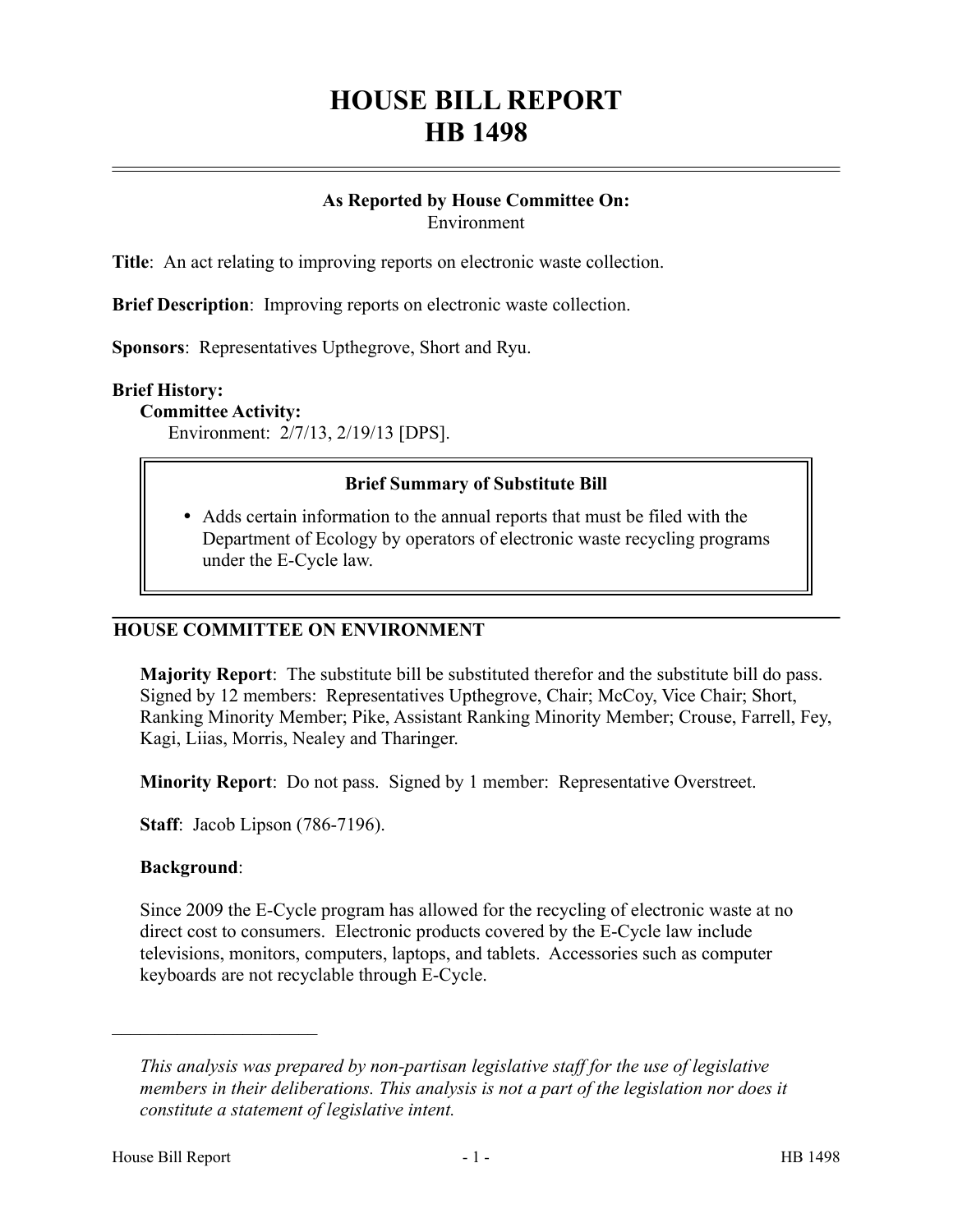Under the E-Cycle law, manufacturers of covered electronic products are required to participate in an electronics recycling program. The E-Cycle law allows for the establishment of multiple electronics recycling programs, should manufacturers choose to develop alternative programs. However, to date, the only electronics recycling program that has been established is operated by the Washington Materials Management and Financing Authority (WMMFA), a public body whose creation was required by the E-Cycle law. The Department of Ecology (DOE) oversees certain WMMFA activities, including reviewing program plans and operations, and enforcing provisions of the E-Cycle law. Manufacturers fund WMMFA operations through payments based on a combination of each manufacturer's:

- percentage by weight of electronic products sold in the state ("market share"); and
- percentage by weight of electronic products collected through E-Cycle ("return share").

To determine the "return share" attributable to each manufacturer participating in the program, the E-Cycle law establishes a sampling mechanism designed to produce statistically significant information regarding the brand names collected for each type of electronic product, the number of electronic products collected by product type, and the weight of electronic products by brand name and product type.

The WMMFA and any other entities which operate electronics recycling programs under the E-Cycle law must file an annual report with the DOE. Among the items that must be included in the annual report are:

- the total weight, reported by county, of electronic products collected through E-Cycle;
- lists of recycling processors used by the program, manufacturers participating in the program, and collection services and sites established by the program; and
- the results of the sampling of collected electronics by brand name and product type.

–––––––––––––––––––––––––––––––––

#### **Summary of Substitute Bill**:

The WMMFA and other electronic products recycling programs must include certain information as part of the annual report filed with the DOE. The additional information that must be incorporated into the annual report includes:

- the total weight of collected products by type of electronic product;
- a description of the program's collection, transportation, recycling, and processing methods;
- an estimate of the weight of each type of material recovered after processing of the collected materials;
- an estimate of the percentage, by weight, of materials collected under the program that are ultimately re-used, recycled, or disposed of as residual waste;
- a description of program costs and revenues, including information on the average cost of the program per pound of covered electronic product collected; and
- a detailed accounting of costs associated with program delivery and administration.

#### **Substitute Bill Compared to Original Bill**:

The substitute bill removes certain new reporting requirements included in the original bill, including: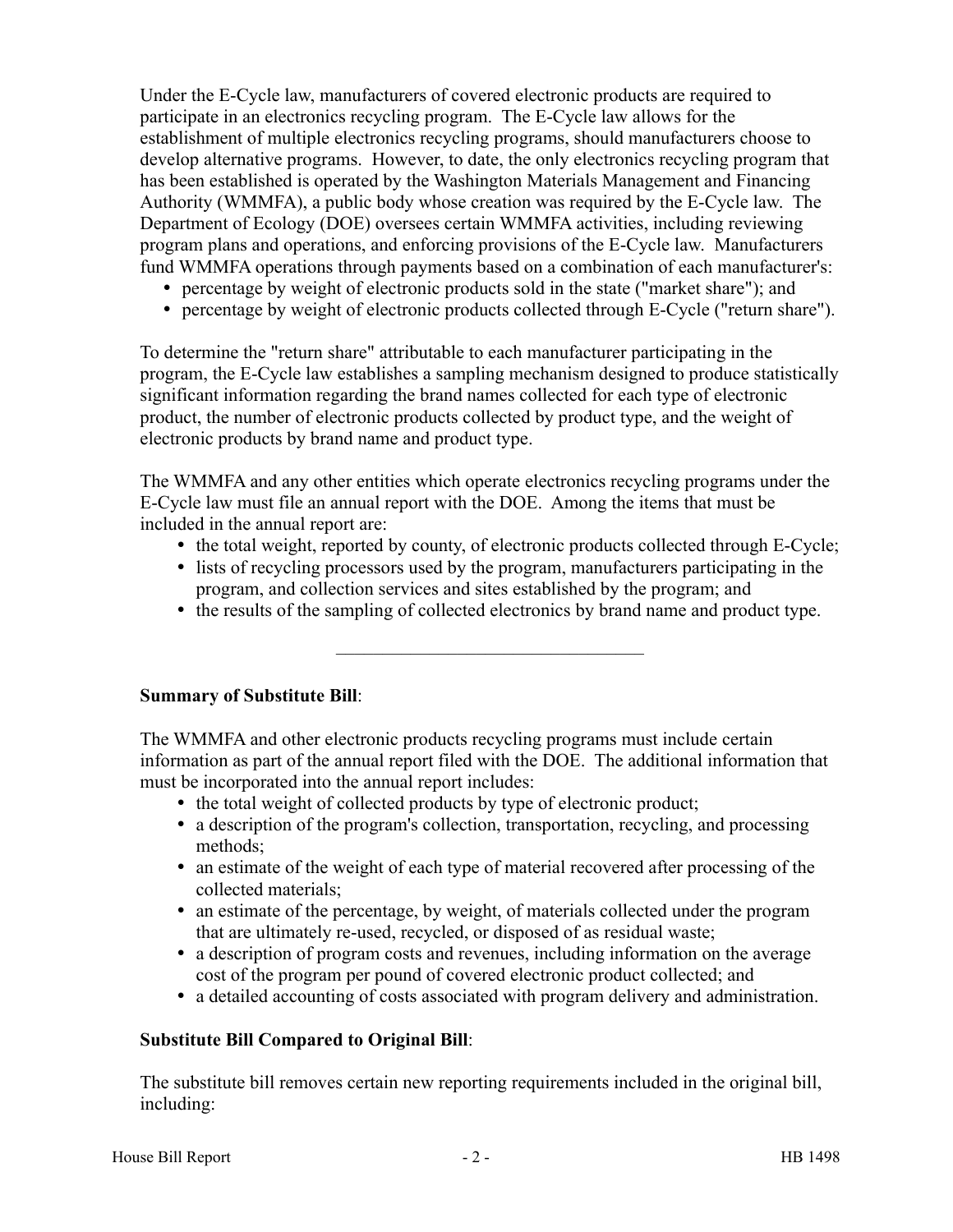- data on collected electronic products by collection site;
- data pertaining to the overall program's cost per unit of recovered materials;
- the manufacturer's percentage of covered electronics products sold in the state ("market share" information);
- the disposition of surplus operating revenue;
- independently audited financial information; and
- a description of how program costs and collected weights have changed over the course of the program.

–––––––––––––––––––––––––––––––––

**Appropriation**: None.

**Fiscal Note**: Available.

**Effective Date of Substitute Bill**: The bill takes effect 90 days after adjournment of the session in which the bill is passed.

#### **Staff Summary of Public Testimony**:

(In support) In order for the Legislature to be able to sufficiently consider the E-waste program's effectiveness, they need to know that the program is cost effective and financially sustainable. Currently, E-Waste annual reporting includes information on the volume of electronic waste collected, but not important data on program costs. Not originally including this cost data as a reporting requirement was an oversight, and other product stewardship laws and bills have decided to include cost data in program reporting requirements. The language in the original bill could possibly use some refining, but the underlying purpose of incorporating program cost data is a policy issue which needs to be addressed.

(With concerns) Additional reporting requirements could result in useful information, and some of it could be simple to provide. However, some of the data reporting requirements in the current bill language could be expensive to monitor and collect, without providing particularly useful information. Some of this reporting information could be provided to the DOE by the WMMFA, and made available to the public, without legislative action.

(Opposed) Much of the information that this bill seeks to require, including independent financial statements, is already made publicly available in some form by the WMMFA. Certain information that this bill requires is proprietary market share information that should not be made publicly available. Other newly required information, like detailed collection information by site, would be extremely costly and time-intensive to track. These reporting requirements will increase the operating costs of the program, and will be difficult for multisite collectors of electronics to track, especially if collection locations re-use, rather than recycle, working equipment that can be refurbished and sold. Certain remote collection locations might drop out of the program entirely, rather than complete these reporting requirements. Stakeholders in the program are widely satisfied with the current levels of program reporting and transparency.